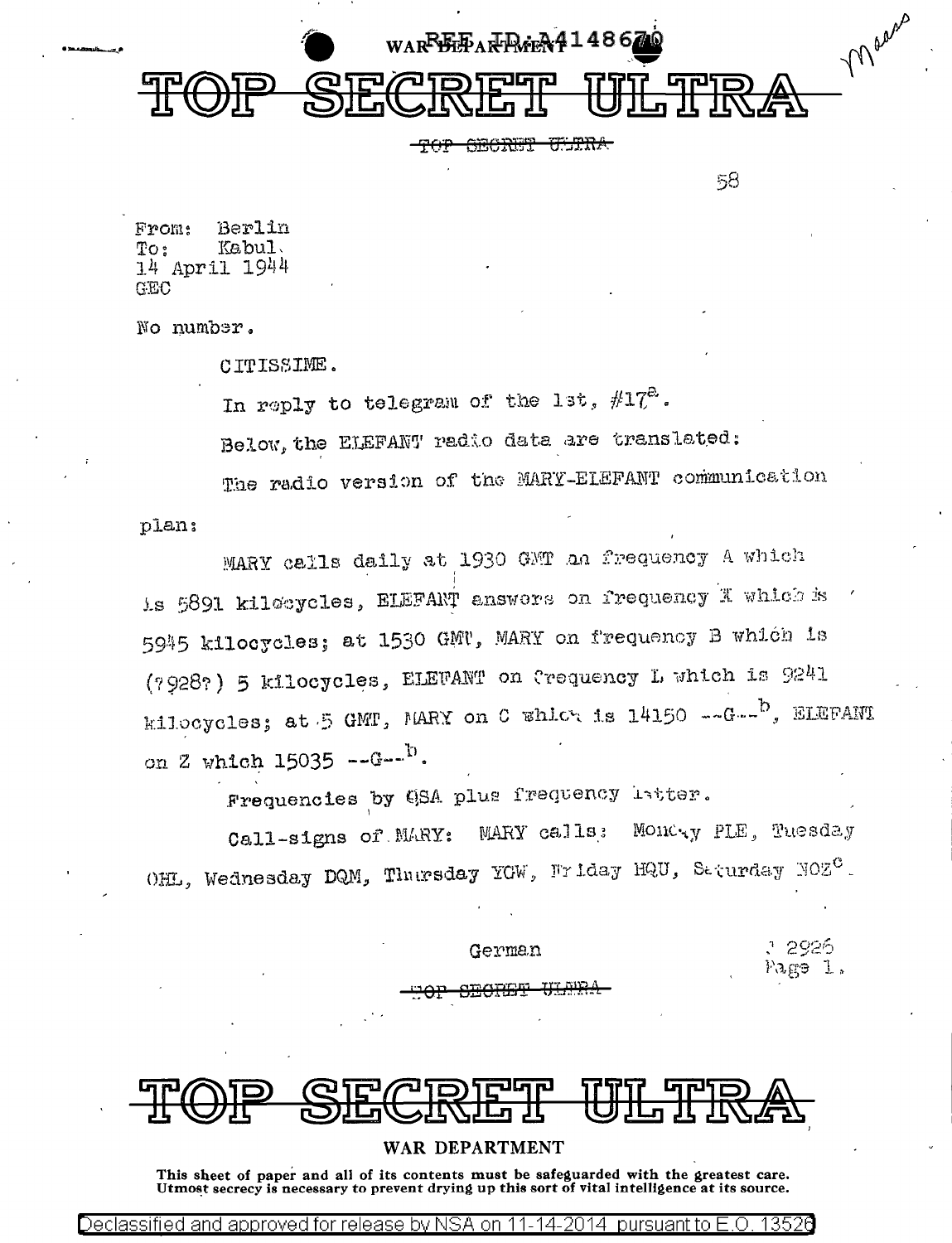## WARPER AR RARA 4486

Callsigns of EIEFANT: EIEFANT answers: Monday MZR, Tuesday CKS, Wednesday FLX, Thursday BJN, Friday DVA, Saturday BTU, Sunday ERY.

Key phrases:

MARY to ELEFANT.<sup>d</sup> When folk wed they need moor [sic] than a bed. ELEFANT to MARY:<sup>d.</sup> The rarest thing in the world is truth.

Emergency phrases:

MARY to ELEFANT:  $d$  We often prefer the ideas of ELEFANT to MARY;<sup>d</sup> He struggled for a better progress. social liefe [sic].

The radio aspect of the MARY-ELEFANT cipher instructions:

The basis: a phrase 31 letters long, for А. His troubles were rum and rheumatism.  $exam$ n $e_1$ d

> Preparing the cipher material:  $B<sub>1</sub>$

The phrase is diminished in such a manner  $\mathbf{1}$ . that each letter appears only once, that is, of letters appearing more than once the first one reading from the HISTROUBLE WMAND. This diminished phrase is left remains:

German

2926 Page 2.

<del>ARCINET ULI</del>

WAR DEPARTMENT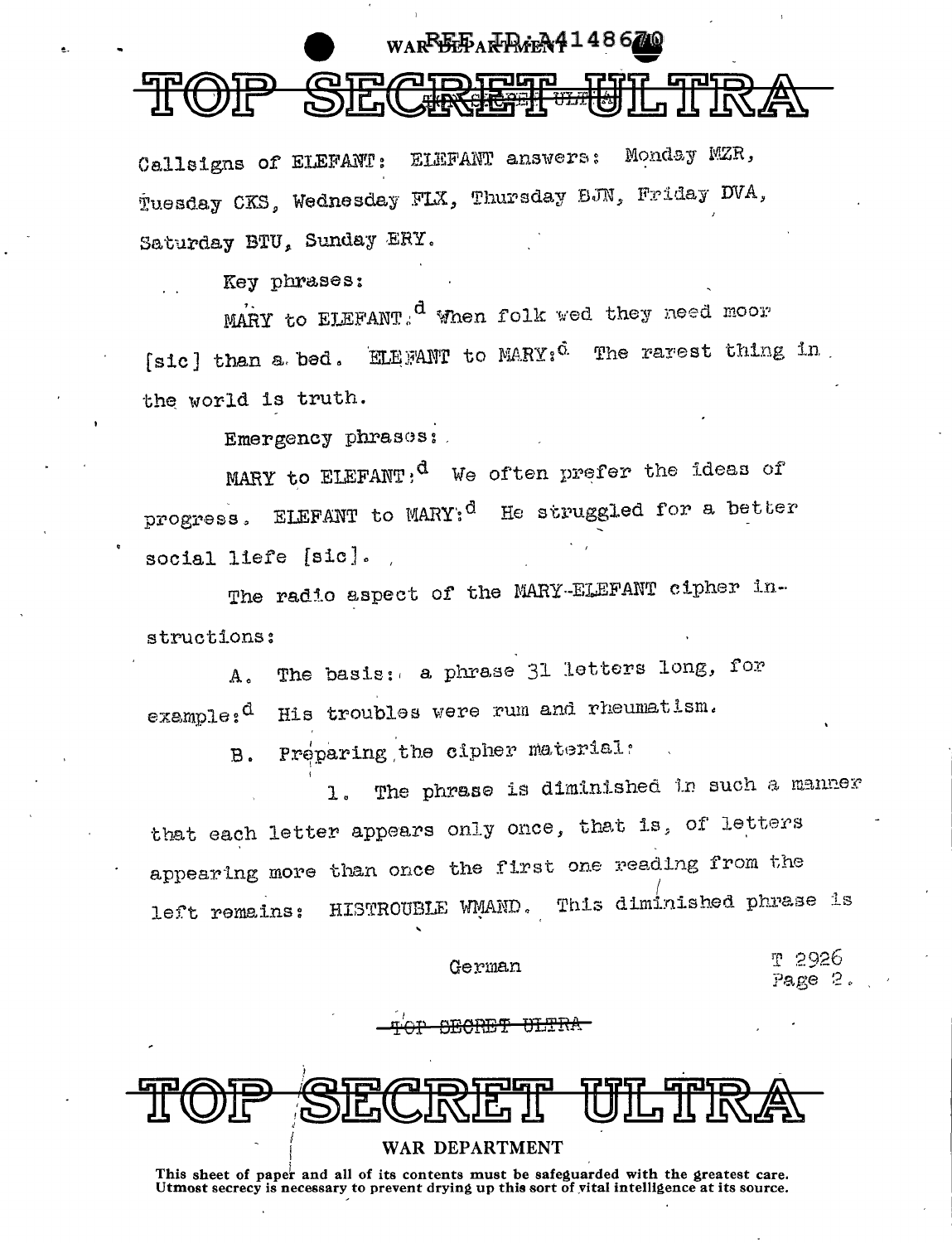# WARBEPARPMER4148670

inscribed in a square consisting of 25 cells and the letters. not appearing in the diminished phrase, omitting Q, are added in lexicographic order. Outside the square, on each side, those letters are to be written which appear on the opposite margin. The sides of the square are to be indicated by the figures 1 to 4 clockwise beginning at the top. The letters contained in the square, read from left to right, 1st line HISTR, 2nd line OUBLE, 3rd line WMAND, 4th are: line CFGJK, 5th line, PVXYZ. The letters outside the square on side 1, above, from left to right are PVXYZ. On side 2 (right) reading down are HOWCP. Below, on side 3, from left to right, areHISTR. Left, on side  $k$ , reading down, are REDKZ.

From the undlminished phrase (see 4) a numerical  $2.$ sequence is formed by indicating from the left the first A with 1, the second A with 2, the third A with 3, etc. Whon there are no more A's, the first B is indicated with the The num erical sequence resulting following number, etc.  $9$  11 23 26 19<sup>e</sup> 28 3 13 5 24 31 6 27 7 under the phrase is: 21 29 14 1 17 4 22 10 8 30 15 2 27 12 25 16.

German

T 2926 Page 3

#### WAR DEPARTMENT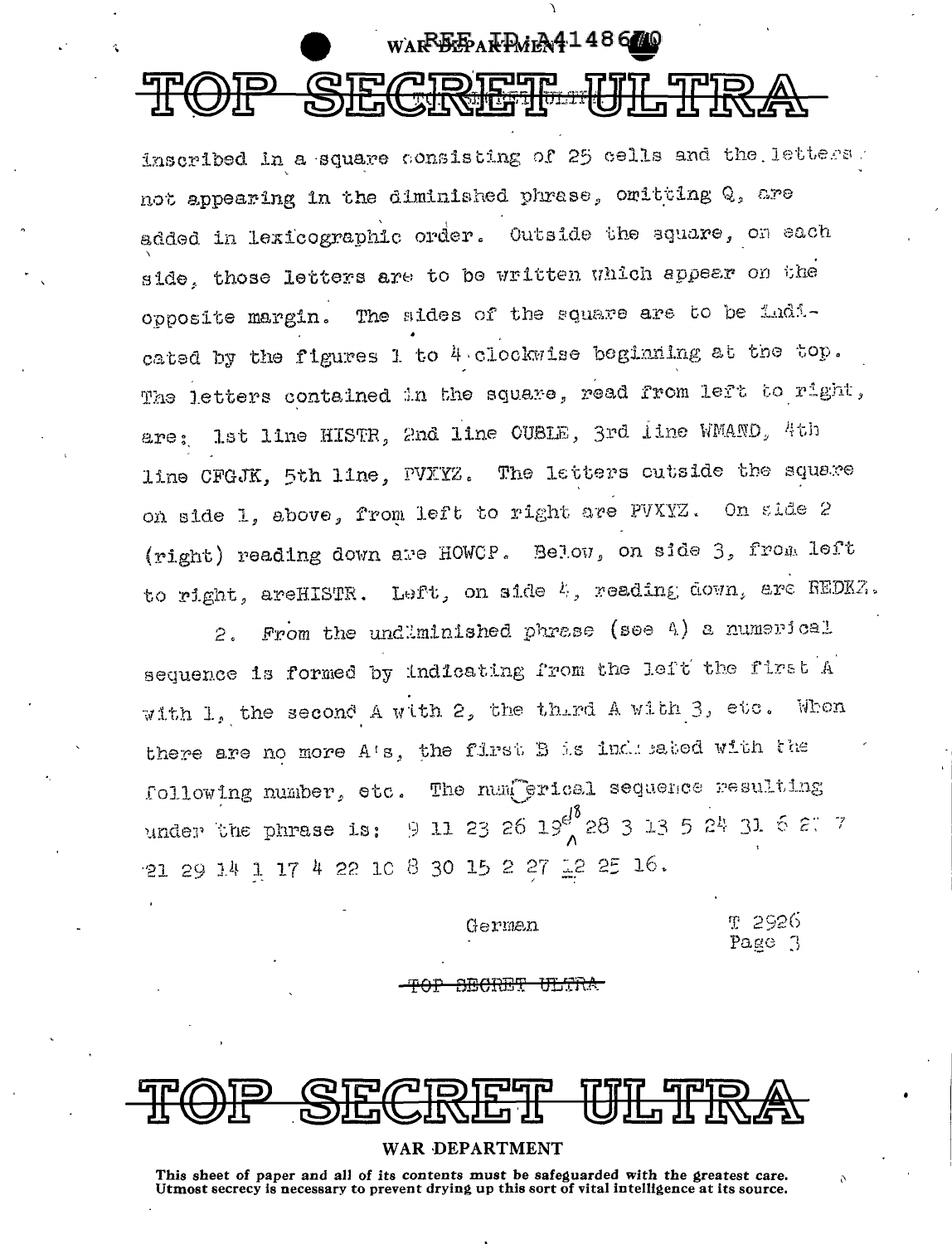### WAREEPARPMA4148670 UH TPRA

 $\sigma$ . Enciphering.

The plain-text is divided into groups of  $1<sup>1</sup>$ 5 letters each. At the beginning and end of the plain-text is placed an arbitrarily chosen word, which is different in each message and which is separated from the message proper by the letter Q. Besides, the last group is completed with arbitrarily chosen letters: BOOKQ THESE CONDB RITIS HARRO UR<sup>T</sup>DDI VISIO NISIN QCALC UTTAQ FLOWE RYCLK. This plain-text is enciphered with the ald of the square obtained in accordance with paragraph Bl. The first letter, B, is found and replaced by the 5 above it; the second letter, 0, by the U to the right; the third, O, by the W under it; and the fourth, K, by the J to the left, while the fifth letter remains unchanged. The sixth letter, T. is treated like the first, etc. When the letter Q. which is not contained in the square, appears in the plain-text, it is to be taken over into the intermediate text unenciphered. The encipeering order of the other letters, however, is retained.

 $\mathcal{P}_{\mathcal{P}}$ The intermediate text thus derived is written directly in lines under the numerical sequency obtained in

German

T 2926  $P$ *E*  $E$ <sup> $\uparrow$ </sup>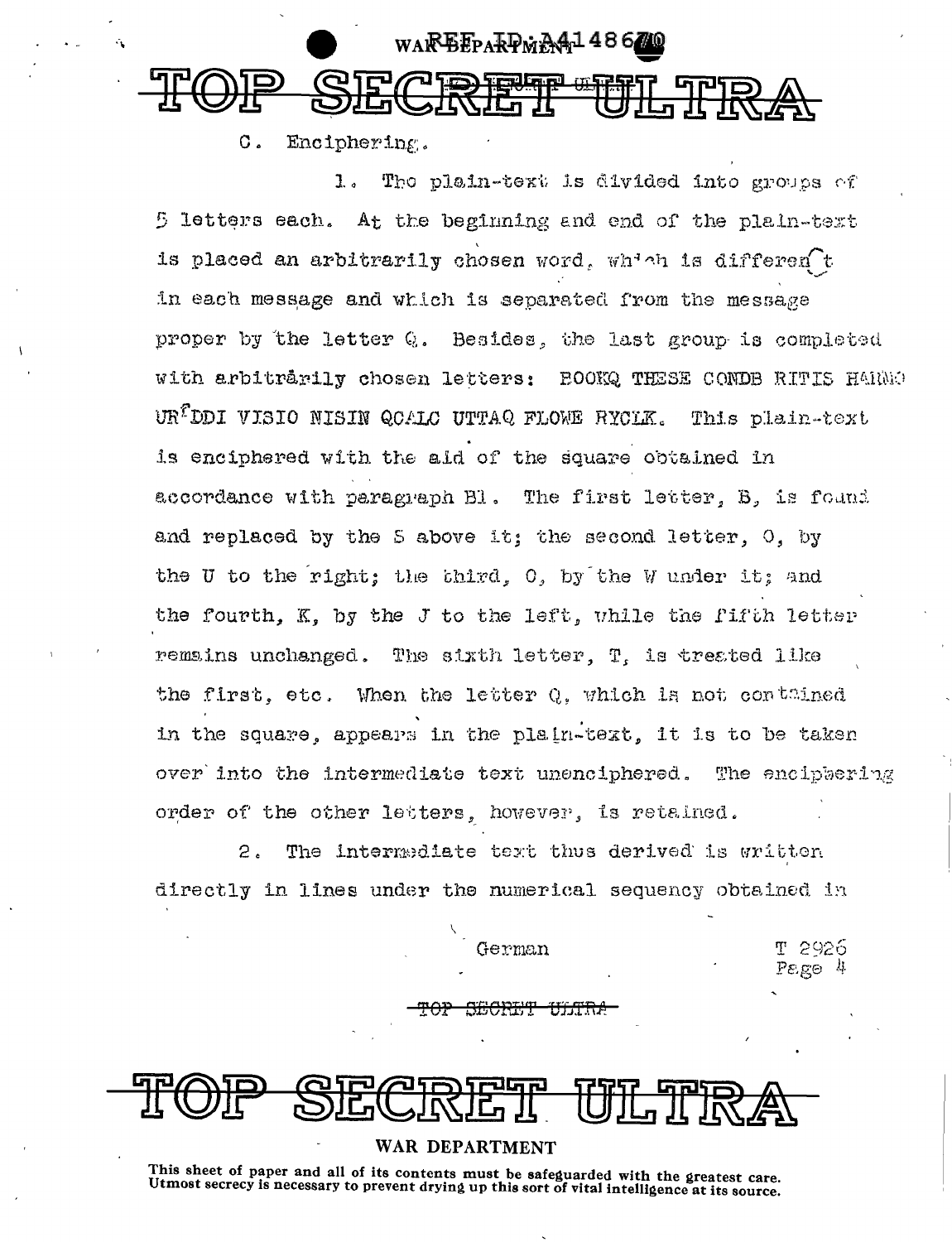

accordance with paragraph B 2, beginning under number 1 in the sequence if the message is to be sent on the first day of a month, beginning under number 2 in the sequence if it is to be sent on the second day of a month, etc., beginning therefore on 12 April under the 12. Accordingly under the last three mumbers in the flrst line are the -letters SUW; in the second line, beginning at the beginning, JQYIDIEWUJNBZSLHSPNEWOJHKNIFSBR; in the third line, beginning again at the beginning, OLSBHNQFGECIRLMQMEWDEZFBK. The last letter, K, is under the number 15.

This text is read out by columns following the 3. pumer<sup>a</sup>cal sequence, beginning under number l, and is again written in lines under the numerical sequence, beginning under number 1 in the first month of the year, beginning under number 2 in the second month, etc., beginning therefore under number 4 on 12 April. Thus under the last 11 numbers in the first line are the letters NWIWWEJBZR, in the second line; beginning at the beginning. LMHPJOIZQLSS. UGPENKWHEDINDHSLHQO; and in the third line, beginning again at the beginning, the letters ZYSNCUBIBFEQSMKBBI. The last letter,  $I$ , is under the number  $14$ .

German

T 2926 Page 5



#### WAR DEPARTMENT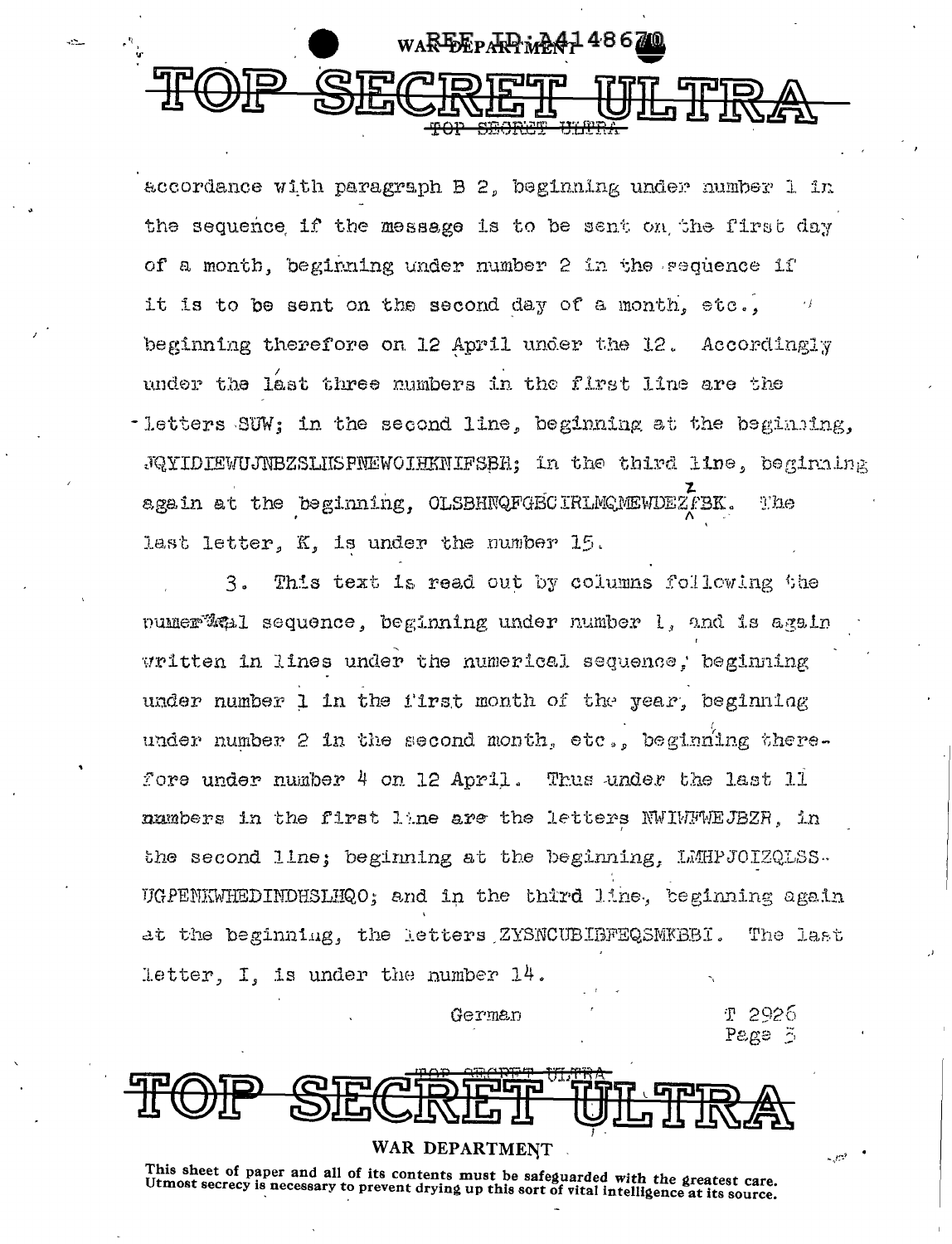

 $4.$ This text is again read out as described in paragraph C3 and, with an arbitrarily chosen two-digit number and the group count prefixed. it is written out  $NR47$ GR12 $=$ ready for transmission. The message then reads: WESZI NELFU SPKWN LZIIM YBHOR KIWHR OHOUJ CGMEE WDHSS EZQPN JLIBN BFDSQ.

> $D<sub>1</sub>$ Deciphering.

 $\Delta$ 

 $7.1$ The number of letters of the message is determined. A corresponding number of cells is marked off under the numerical sequence, beginning under the 1 in the first month, under the 2 in the second month, etc., . beginning therefore on 12 April under the  $4$ . In the example there are 60 letters, of which 11 are in the first line, 31 in the second and  $18$  in the third. In the marked-off cells the message is inscribed by columns begining at the l. Under the 1 is the letter W. under the 2 are the letters ES, under the 3 the letters Z1, etc.

 $\hat{z}$  . The number of cells corresponding to the number of letters, 60 in the example, are to be marked off

German

T 2926 Tage 6